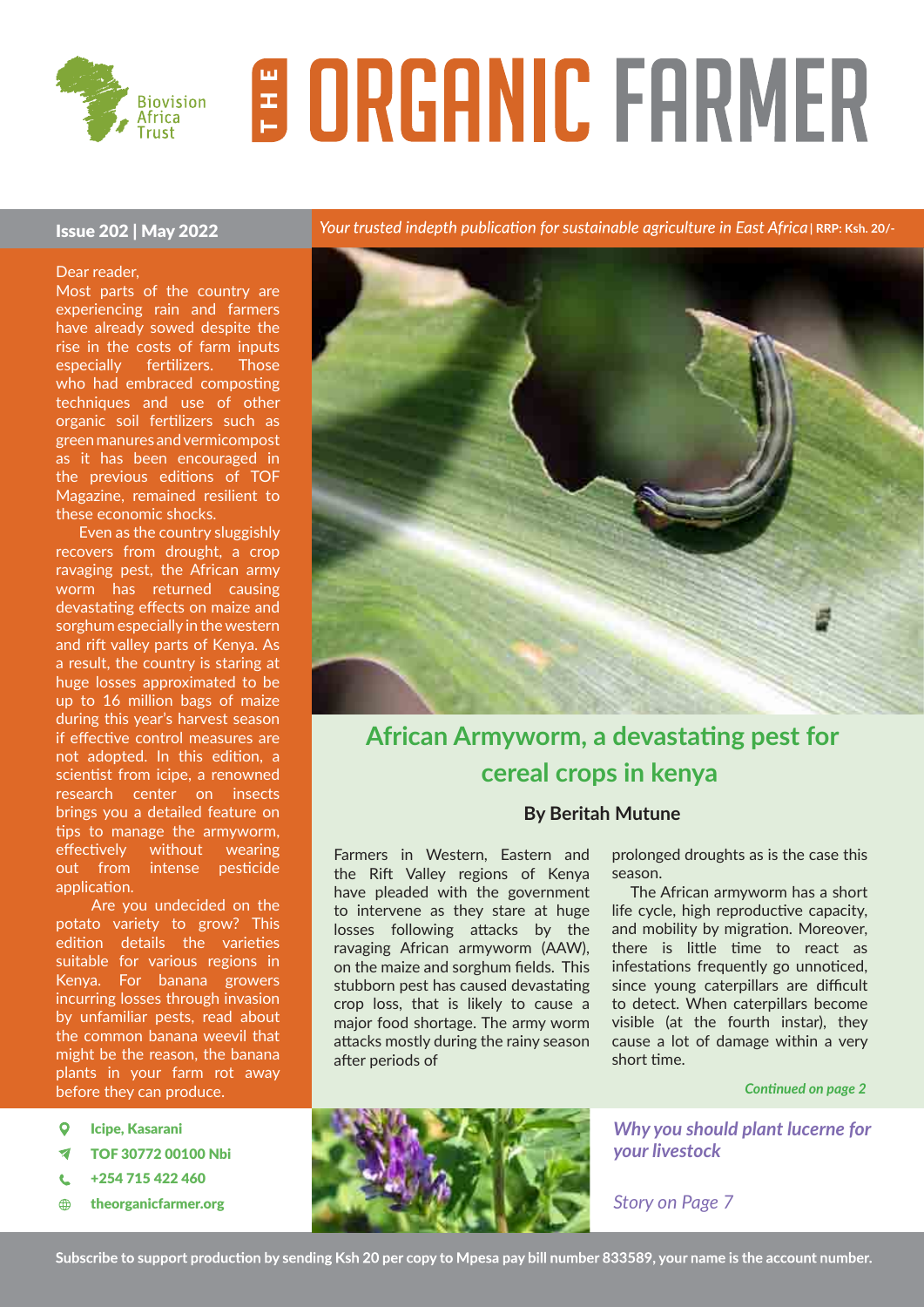# **Identification and biology of African Armyworm**

The African armyworm has four stages of development: - the egg, 5-6 caterpillar (larva) stages, pupa and adult.

*Egg:* Eggs are white when laid, turn yellow and then black before they hatch after 2-4 days. Eggs are laid in masses of 10-600 eggs covered by a black wool-like substance that protects them from dehydration, predators and parasitoids. Eggs are laid on the lower surface of the host plant leaf.

*Caterpillar:* The caterpillar stage has 5-6 instar stages (14-22 days). In the last 2 instar stages, they change colour depending on whether it is solitary or gregarious. It is black during the gregaria phase and green during the solitary phase. The African armyworm caterpillar in its gregaria phase has a velvety-black upper surface with white lines running along the sides. The caterpillars also have a green or pale-yellow underside and do not have any hairs on the body. The head is shiny black with an inverted V-shaped mark. Mature caterpillars dig (burrow) into the soil 2-3 cm deep to pupate.

**Pupa:** The pupa is pale green and soft when newly formed but changes colour gradually to red-brown once it hardens, forming a smooth and shiny surface. The pupa measures 10-14 mm long. This stage takes between 7-15 days.

*Adult:* The adult moth's wingspan is between 20-37 mm, with dull greybrown forewings and white hindwings with visible veins. The male forewings are grey with lighter patches while the female forewings are uniformly brown. A female moth can lay between 400 and 1300 eggs during her lifetime.

#### **Primary hosts and factors affecting their survival**

Some factors such as temperature, rainfall and wind patterns favour the survival and development of the AAW. The primary hosts are maize, sorghum, sugarcane, millet, rice, teff, barley, oats, wheat, ginger, finger millet and pearl millet.

#### **Scouting and monitoring are very important in controlling African Armyworm outbreaks**

#### **Field scouting**

This is the regular examination of crops and pasture fields in a prescribed and organised manner to confirm the occurrence of the African armyworm and infestation levels.

 When scouting, farmers are advised to check for green or black "army like" caterpillars with a velvety-black upper surface and white lines running along the sides.

#### **Monitoring**

This includes confirmation of the presence of AAW, population density per unit area and extent of damage caused and crops under threat. Pheromone traps and lures are used as the adult females release a smell the 'so-called pheromone' that attract males for mating.

 The males stick on the trap and the farmer can gauge the population level by the number of pests trapped on the pheromone trap to inform early preparedness and rapid response for timely control.

#### **African Armyworm Management Methods:**

#### *Physical methods*

Farmers can hand-pick the larvae and crush the eggs especially when larval populations are low and scattered.

 They can also dig a deep ditch with vertical sides to trap the caterpillars and prevent them from crawling out. In addition, the deep ditch can be filled with water where caterpillars would fall in and drown. This can help prevent caterpillars from moving towards the farm from the adjacent fields.

#### *Cultural Management Methods*

Farmers can avoid damage by AAW by keeping their crops free from grass weeds. Weed-free maize crops greater than 30-50cm high are unlikely to become infested by newly hatched AAW caterpillar because the leaves are too tough. However, if crops have been infested, farmers are advised not to weed the fields as this would allow caterpillars to locate the plants

more easily. Farmers are advised to leave the fields with weeds until the caterpillar have pupated or have been controlled.

#### *Use of Biological Agents*

#### **1. Natural enemies-**

Conserving or maintaining natural habitats around cropped areas helps to conserve and build up populations of natural enemies. Some natural enemies are known to attack AAW at different stages of its life cycle, and these include:

*• Parasitoids such as wasps and flies that lay their eggs inside armyworm caterpillars and eggs, therefore, prevent eggs from hatching or caterpillars from developing.*

*• Predators such as lacewings, wasps, ants, spiders, beetles, birds and bats feed on and may suppress small outbreaks.*

*• Biopesticides are derived from microbial agents and botanicals/plant extracts can be used to manage AAW.* 

*• Microbial agents - pathogens such as bacterium Bacillus thuringiensis (Bt) can kill armyworm caterpillars. Bt products for the AAW in Kenya are sold under the following commercial names: Dipel(r), Javelin(r), Thuricide(r) and Xentari(r).*

*• Armyworms are attacked in nature by* 

*viruses e.g. Spodoptera exempta nuclear polyhedrosis virus (SpexNPV).* 

#### **2. Botanicals/plant extracts such as Neem and Pyrethrum have also been applied to kill the AAW caterpillars-**

How to prepare neem solution:

*- Grind 500 grams (g) of neem seed kernels in a mill or pound in a mortar.*

*- Mix crushed neem seed with 10 litres of water. It is necessary to use a lot of water because the active ingredients do not dissolve easily. Stir the mixture well. - Leave to stand for at least 5 hours in a shady area and spray directly on crops.*

#### *Beritah Mutune, a research officer at icipe*

#### *bmutune@icipe.org*

*https://infonet-biovision.org/PlantHealth/ Pests/African-armyworm*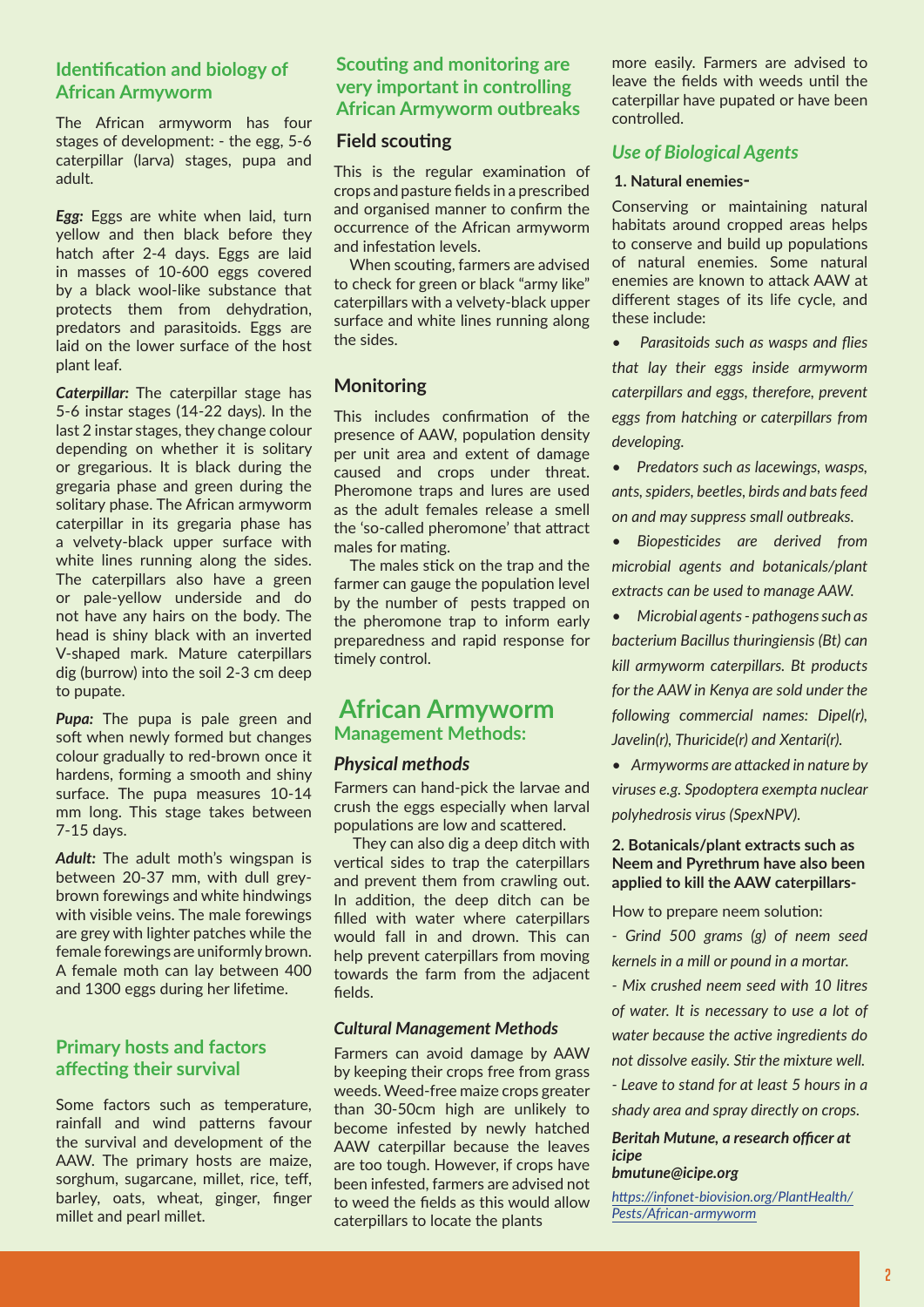

## **Potato varieties performing well for Kenyan farmers**

#### **By Mellen Nyabuto**

Potato is the second most-produced food crop in Kenya and it is produced by both large scale and small scale farmers. Potato farming is a major contributor to food and nutrition security and a source of income for most farmers in Kenya. They are also a good source of Vitamin C and can be prepared in a wide range of recipes.

 They can be eaten as mashed, fries or crisps. There are close to 60 different varieties of potatoes that are certified and existing in the market. Some of these potato varieties include Unica, Sherehekea, Kenya mpya, Dutch, Arizona, Destiny, Manitou, Markies, Shangi, Nyota Panamera, Purple, Gold, Rodeo, Royal, Rumba e.t.c.

 Different potato varieties perform differently depending on the region, climate and planting practices. Below is a list of some of the well-performing potato varieties for the Kenyan farmer, their description and characteristics.

#### **1. Shangi**

Shangi an oval-shaped tuber with white flesh, cream skin with medium to deep eyes is one of the best performing varieties. It does really well in areas such as, Meru, Nakuru, Kwale, Nandi, Kisii, Nyandarua, Kiambu, Nyeri, and Taita-Taveta. Upon planting, it takes less than three months to mature.

 In the farms, shangi can grow to a height that is slightly less than one meter, with pink profuse flowers and light green leaves.

 Shangi has a seed dormancy of one month and is moderately susceptible to late blight. Shangi has a medium yield. It's used as a table variety and making chips.

#### **2. Manitou**

Manitou has an oval or long ovalshaped tuber. It has red smooth skin, shallow eyes and pale yellow flesh. It grows well in almost all potato growing regions in Kenya.

 Unlike Shangi, Manitou takes 3-4 months on the farm to mature. It has tall stems with large light green leaves. It flowers robustly with violet flowers. Despite having a medium seed dormancy, Manitou has good resistance to tuber blight, wart disease and is moderately resistant to potato viruses, though, Manitou is susceptible to leaf blight. Its yield can be approximated to 40 tons per hectare and is mainly used in making fries.

#### **3. Sherehekea**

 Sherehekea characterized with round tubers, smooth red skin with deep eyes and cream flesh is one of the best. It grows in areas such as Kwale, Kericho, Nandi, Nyandarua, Kiambu, Nyeri, Laikipia and Meru. It takes 3-4 months to mature. On the farm, it grows to a height of slightly one meter with small dark green leaves, strong stems and produces light purple flowers.

 It has long seed dormancy of 4-5 months and is resistant to late blight and potato virus Y. It is also one of the high yielding varieties.

#### **4. Kenya Mpya**

Kenya Mpya has an oval shape, smooth cream skin with creamy flesh. It does well in most potato-growing regions. It has a medium maturity of 3-4 months. Like most of the varieties, on the farm, it grows to a height of one meter with medium-light green leaves.

 Unlike other varieties Kenya Mpya rarely flowers and when it does it produces white flowers. It is resistant to late blight with a tuber dormancy of 3 months. Kenya Mpya has a medium yield and is mainly best in making fries.

#### **5. Unica**

 Unica has oblong tubers with red skin, shallow eyes and creamy skin. It does well in both lowlands and highland regions of Kenya. It is characterized by an early maturity rate of fewer than 3 months. It grows to a medium height in the farm with strong stems, dark green medium-sized leaves and produces pink flowers. It is moderately resistant to late blight and highly resistant to potato leafroll virus and potato virus X. It can be used for chips, crisps, and as table variety with high vitamin C, iron, and Zinc.

*Mellen Nyabuto is a plant pathologist working with International Institute of Tropical Agriculture. mellennya96@gmail.com*

*https://infonet-biovision.org/PlantHealth/ Crops/Potato*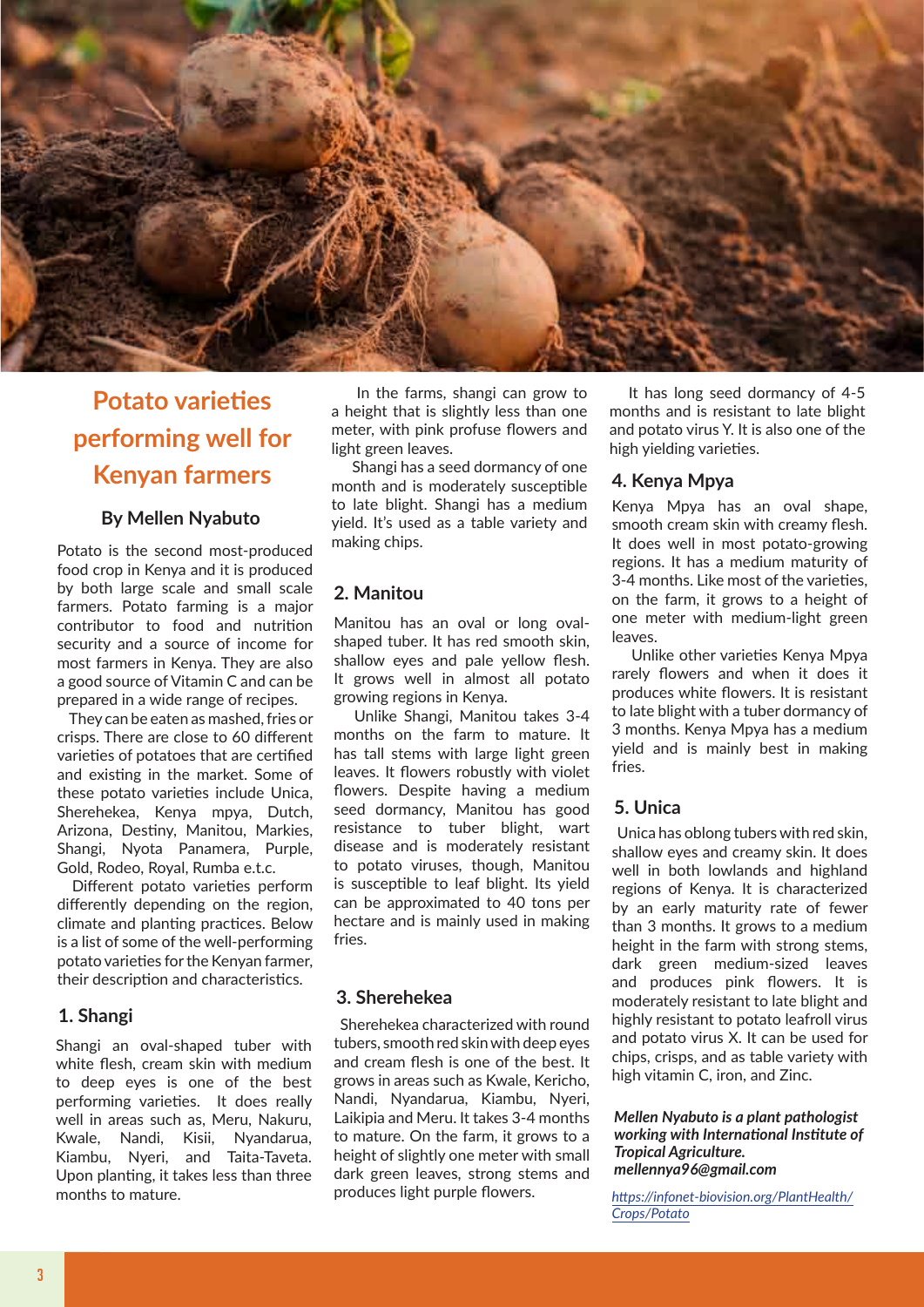### Youth in permaculture This has enabled the school to provide

#### **By Priscah Muiruri**

**"**

#### *Permaculture is not just a set of practical techniques but it is a way of thinking and of adapting...* **"**

Many youths tend to move away from agriculture despite the sector's importance to food security and to the Kenyan economy. To shift this trend children and youths can be inspired to shift their perspectives towards agroecological practices through education, due to their eargeness and motivation to learn. The outcome would be their ability to link the food they are consuming to the processes it passes through to get to their table. It would also be an opportunity to interact with nature and understand the importance of taking care of the environment. Moreover, since children choose careers that will provide high returns, they can realize that agriculture is among the options. Shaping children's minds to view agriculture in a positive light is bound to have long term benefits as they are the leaders of tomorrow.

 Thika Rescue center is on the forefront of training children and youths on permaculture and other agroecological practices. The center which occupies a total of 5 hectares (12.35 acres) and is located at the outskirts of Thika town is home to 105 boys. The center also have twelve staff members who are dedicated to the teaching of agroecological farming practices such as garden layout and design, soil fertility management using green manure, permaculture, garden management, growing systems, mulching, water management, extraction and growing of indigenous seeds and rearing of small animals, among others.

40% of the food they consume from a small portion of the land. This small portion is an up and coming food/ garden forest.

 Permaculture, which is one of the practices being taught at the center is a method of growing that was invented in the 1970's. 'Perma' comes from the word 'permanent' which means 'lasting forever'. 'Culture' means a way of life. Permaculture is a design system for planning how to use the environmental resources efficiently so that people can live in our environment sustainably without damaging it.

 This is key in permaculture where a system is established to copy the beneficial relationships of a natural woodland ecosystem. The food forest has vegetables like kales, spinach, cabbages, amaranth and managu. There are also several fruit trees, nuts, shrubs, herbs and leguminous plants. This fulfills one key goal of permaculture, production of food in abundance in quantity, quality and in wide variety.

 During class breaks, boys work in the school garden, planting, weeding, irrigating and harvesting the crops when they are due. They are very proud of their work when they are served healthy, nutritious and chemical- free food from their shamba.

> *Children holding bunches of local vegetables from their nutritional garden.*

 One of the boys got so interested in Agriculture from that experience and

decided to enroll for an Agroecology course at GBIACK (Grow Biointensive Agriculture Center of Kenya) after completing secondary education. After graduating, he has been applying his newly acquired knowledge and skills in managing the school's garden.

 Permaculture is not just a set of practical techniques but it is a way of thinking and adapting to a particular relationship between living things and their habitats. Should our children grow up being surrounded by such mindsets, caring for others and our environment, the effect will be felt on a much bigger scale across generations.

#### *Priscah Muiruri is from SCOPE Kenya. email-SCOPEkenya7@gmail.com*

*https://infonet-biovision.org/Environmental-Health/What-Organic-Agriculture*

 To use our soil, water and air without wasting energy or causing pollution we need to intergrate the traditional skills of our ancestors with modern scientific knowledge and technologies.

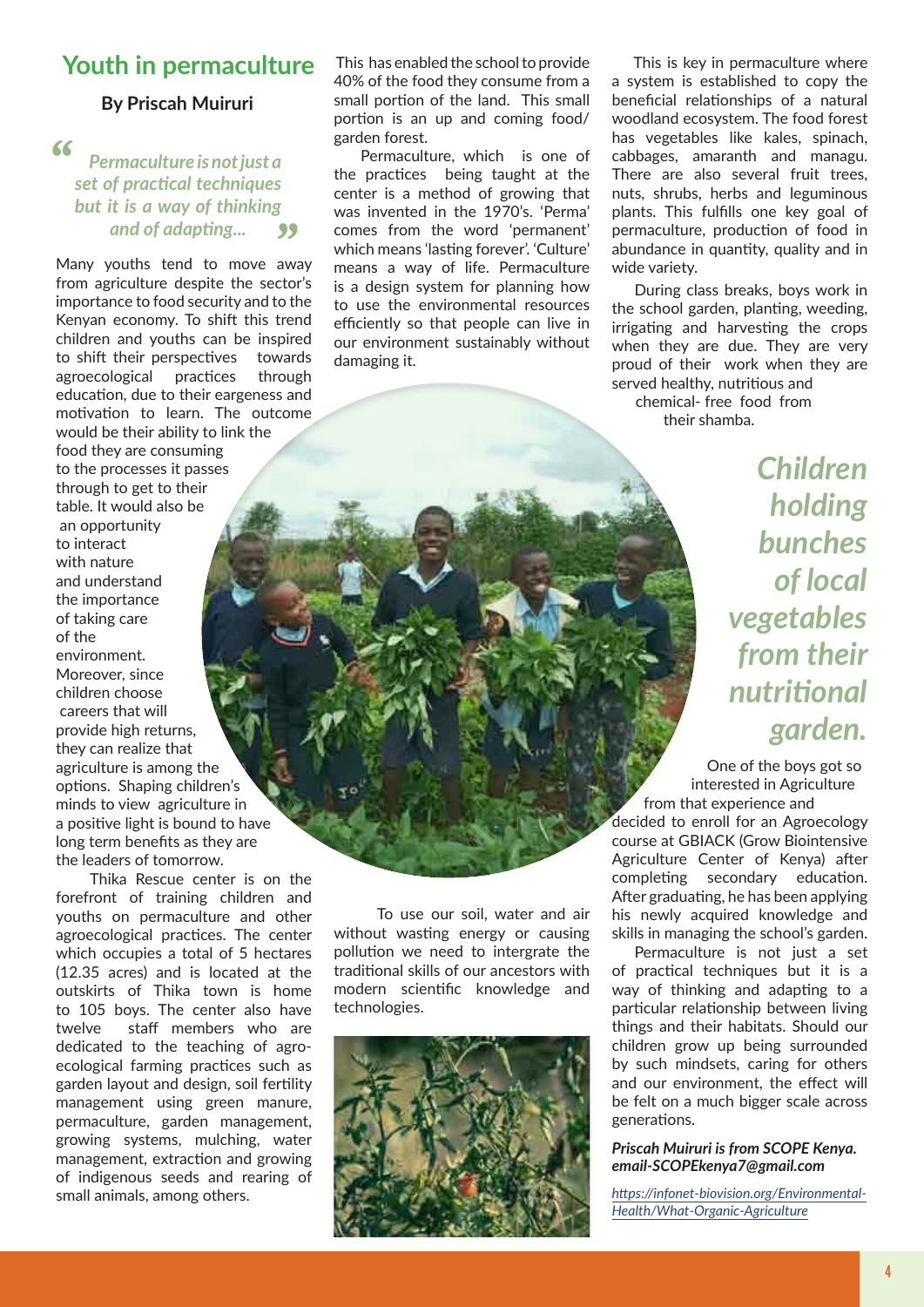# **Banana weevil, a hidden pest causing great damage**

#### **By Charei Munene**

The banana weevil is the most important pest of bananas. The banana weevil is among the principal limiting factors of banana production in East Africa. This pest is mainly spread through infested plant material which has eggs and worm like stages of the weevils. Adult banana weevils are initially reddish-brown before eventually turning black with a hard shell.

 They hide during the day and rarely fly. Their damage is done by the tunneling at the base of the banana. This weakens the plant and the banana easily falls when blown by the wind. The adult can live for long periods without food and has been recorded to live for over two years.

 The complete life cycle is from 30 to 40 days. Eggs are laid in the base of the banana, which then hatch approximately eight days later. Upon hatching the worm like stage burrows into the below ground part of the banana creating tunnels and causing damage to the banana stem. Symptoms:

- *Reduced plant growth*
- *Yellowing of the leaves*
- *Weak or dying suckers*
- *Weakened plants which fall easily under windy conditions*
- *Smaller bunch size and small fruits*
- 

Prevention:

- *Use of clean certified planting material especially tissue culture bananas. i.*
- *Plant banana varieties that are resistant to banana weevils. ii.*
- *Remove all underground remains of the old banana crop after harvesting. iii.*
- *If possible, leave land that you had planted bananas fallow for at least six months. iv.*
- *Eliminate weeds from the fields. v.*
- *Use spotless and solid suckers for establishing a new plantation. vi.*
- *Uncover the inner soil layers vii. for exposure to the sun before planting.*
- *Cut old stems into stripes for viii. mulching.*
- *Do sufficient manuring, strong bananas can withstand weevil attack for some time. ix.* **Shortened plantation life** *some time. https://infonet-biovision.org/PlantHealth/*<br>*Pasts/Banana-wagvil*

Control:

- *Ensure good hygiene to a.) reduce breeding sites for the weevils.*
- *the ground. Place the traps at the base of the bananas. Weevils will be attracted to them. Adults trapped should be destroyed. Traps can be made by placing sliced sections of the below ground part of banana or sections of the stems on b.)*
- *Set up pheromone traps to trap adult weevils. c.)*
- *Regularly monitor banana weevil activity by placing baits and assessing for damage. d.)*
- *Dip your suckers in neem solution or hot water (55%C) for 25 minutes before planting to kill weevil eggs. e.)*
- *Cut old stems at ground level and cover with soil to prevent egg laying. f.)*

*Charei Munene is the Infonet Content Manager at Biovision Africa Trust Email: cmunene@biovisionafrica.org*

*Pests/Banana-weevil*

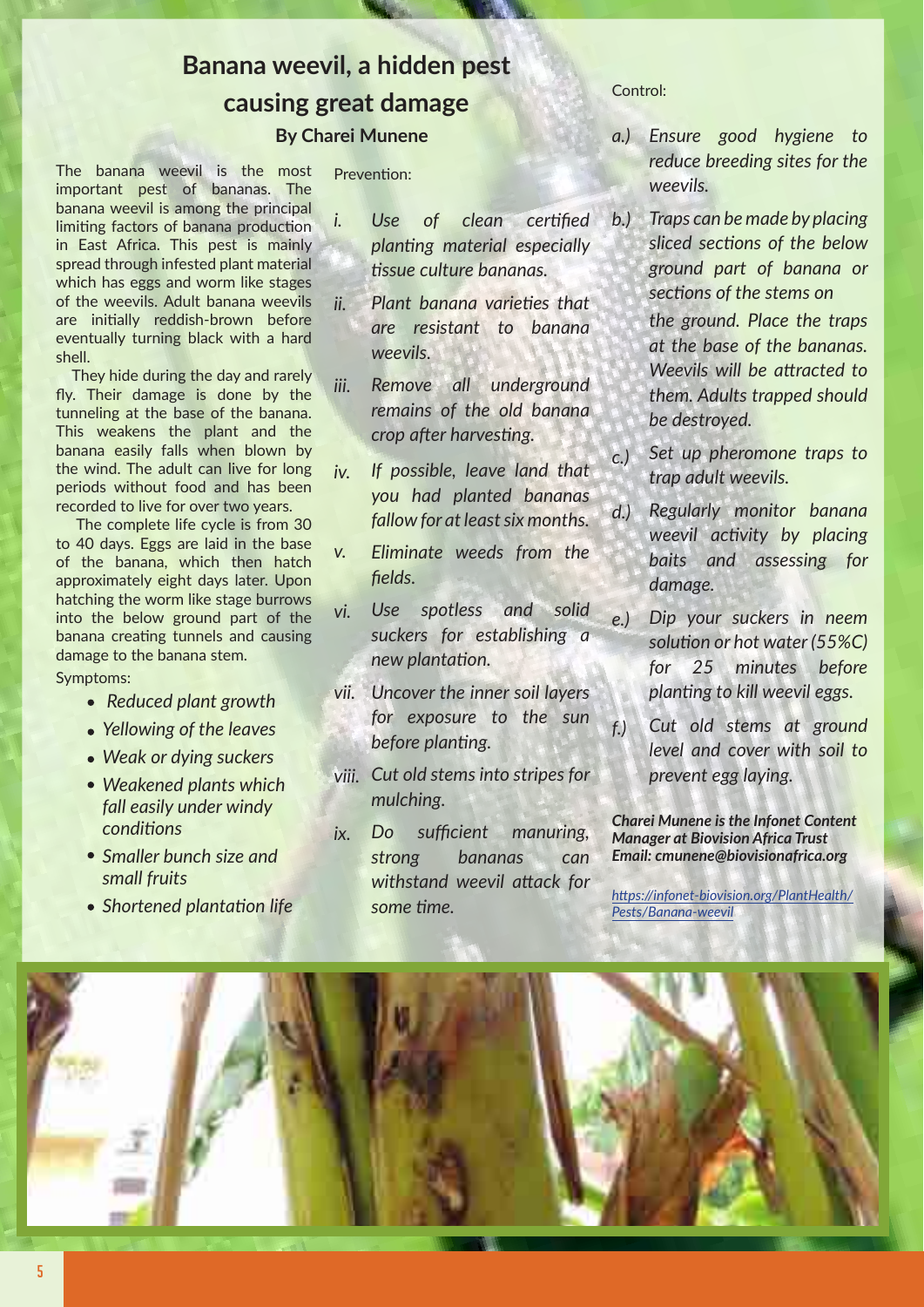## **Finding happiness in farming after retirement**

**By Jean Paul Mackio**



Mr Hashford S. Kinyua, a former police officer from Embu County is a main source of inspiration to all retirees. Having served for over twenty years in the police force, Mr Kinyua left the service on 1st July 2019. Before retiring he already had ideas of what to do after leaving active service. In his mind, he could not just come back home to be given food, sit and sleep. "That would be inviting early death", Mr Kinyua suggests. He, therefore, sat down with his daughter and son for a brainstorming session on possible opportunities he could pursue. They came up with the idea of rearing cattle and embarked on the practice.

 However, in 2019, there was an outbreak of foot and mouth disease which killed two of his best cows. He then switched to the rearing of goats but it was not easy for him. He finally settled on the rearing of pigs which has tremendously improved his livelihood.

 Mr Kinyua began his enterprise with a total of six pigs. Initially, he settled on the Artificial Insemination procedure as the basis for reproduction. However, the AI procedure was costly and also led to miscarriages which prompted him to buy a boar to enhance reproduction. He was quick to note that boars could not be kept for a long time. After two years of pig farming, he currently has over sixtyfive healthy pigs.

Mr Kinyua went into the intensive keeping of pigs after realizing the increased preference for pork. This trend which has been prompted by the general population moving towards healthier white meat created a niche that Mr Kinyua rushed to fill. In addition, he stated that the demand for pork will continue to grow leading to increased pig keeping, not only around his area but across the whole country. Despite the increased demand, he mentioned that the only challenge he had was financing.

 Mr Kinyua has come up with a thorough feeding routine for his pigs which makes them healthy. He feeds them 2.5 kgs of food daily before they attain two months.

 After two months, he adds more rations. By the time the pigs are mature, he gives them as much as 6 kgs per day. Once a pig has given birth, he increases the rations by multiplying 0.5 kgs by the number of piglets which he then adds to the initial 6 kgs the pig was consuming. He also noted that he feeds his pigs while ensuring that they are not overfed to avoid too much fat in the pork which most people do not like.

 "Starting with the basic standards while constructing the pigsty has been key in ensuring that the pigs are healthy and clean," Mr Kinyua suggests while pointing at one of his clean and well-maintained pigsties.

 He also managed to create a selfsustaining system that encompasses the Black Soldier Flies, a manure collection system and a farm which benefits from both the manure from the BSF and the animals he keeps.

> *"Starting with the basic standards while constructing the pigsty has been key in ensuring that the pigs are healthy and clean,"*

 Mr Kinyua currently keeps cows, goats, and black soldier flies aside from cultivating various crops such as bananas and maize. Through farming, he can provide food for his family and sell the surplus to organizations as well as individuals. He is also very particular about retirees depending on others advising them to mind themselves and take part in activities that can allow them to be physically and mentally active while creating income. The overall result of this he suggests is a healthy and happy life, a feature which he embodies.



*By Jean Paul Mackio, an environmental scientist working with Biovision Africa Trust Email: mackiojeanpaul1@gmail.com*

*https://infonet-biovision.org/AnimalHealth/ Pigs*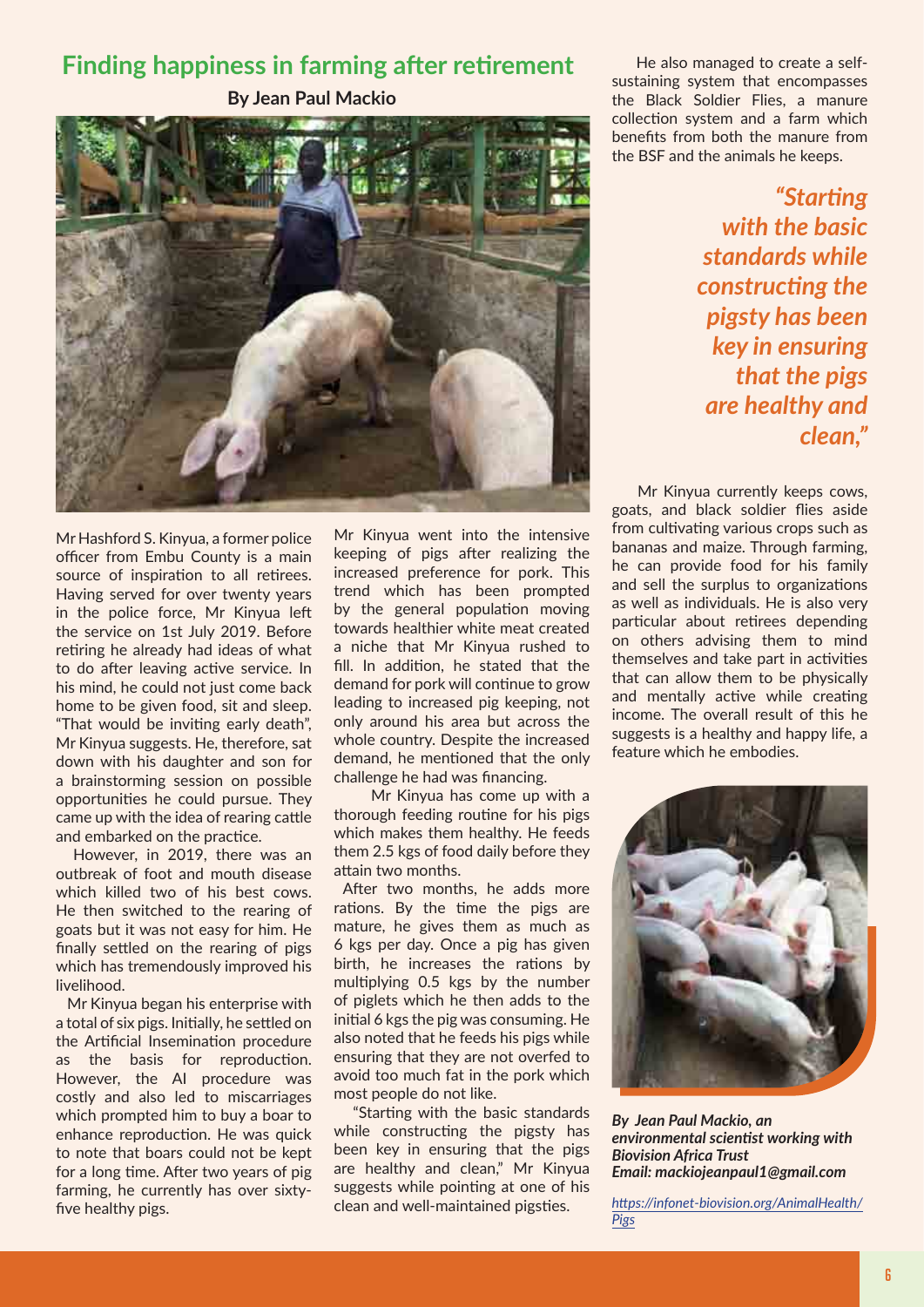# **Farmer rescues tree tomato orchard after reading TOF magazine**

#### **By Vincent Kipyegon**

Mr Richard Rono who grows tree tomato and passion fruits on one acre piece of land in Kericho enjoyed proceeds from his enterprise especially during the peak season between August and October, until pests and a viral disease hit his farm, scorching the leaves and stems of the fruit trees.

 "I found out the leaves and stems in some plants were beginning to dry up and initially I thought it was due to heavy rains and hailstones from a while back that had adversely affected the farm," says Mr. Rono.

 A routine visit by local agricultural officers armed with the The Organic Farmer Magazine, was the opportunity he needed to salvage his fruit farm. On close monitoring the officers noticed that the plants were infested by whiteflies and aphids and had a viral disease which they said was a result of improper inter-cropping patterns and poor farm hygiene practices.

 The officers pointed out that the rapid spread of the disease occurred as a result of poor spacing of the plants and inter-cropping tamarillo plants with maize which belong to the same family. For more information on this, the officers handed him the August edition of TOF Magazine, which featured detailed information on growing tree tomato fruits and tips to manage pests and diseases affecting their growth.

 Mr Ronoh was further advised to uproot the infected plants and burn them to stop the spread. The officers also advised him to do the following:

*Direct smoke from burnt 1.) neem tree (mwarobaini) leaves to the tree tomato leaves and stems plantation to prevent the viral disease from spreading.*

- *Prepare organic extracts by 2.) crushing and extracting a mixture from neem leaves, pepper and aloe vera and spraying it on the plants to rid them of whiteflies and aphids.*
- *Maintain proper hygiene on 3.) the farm by ensuring the farm is weed free and removing the infected plants.*
- *Ensure proper application of 4.) organic manure, by applying the compost/animal manure within a circumference of 3 feet of the plant to ease nutrient absorption by the plants' feeder roots.*
- *Intercrop the tamarillo 5.) plants with vegetables and repellent plants such as spring onions, spinach and black night shade (managu).*
- *Follow the required spacing 6.) of 1metre by 5 metres to prevent viral transmission and boost the production of tree tomato plants.*
- *Practice crop rotation on 7.) crops intercropped with tamarillo.*

 With the information obtained from the extension officers and The Organic Farmer magazine, Mr Ronoh is now better prepared to grow tamarillo fruits and make profits just as he used to. He opted to use the remaining tamarillo trees as supporting plants for the passion fruit trees that he had already established in the farm.

 With healthy crops, Mr Rono supplies tamarillo fruits to the local market selling 24 fruits at Ksh100. He says that the orchard is the source of livelihood for his family.



*Vincent Kipyegon is an agricultural journalist based in Kericho County. Email: vince.kipyegon@gmail.com*

*https://infonet-biovision.org/Environmental-Health/Trees/Cyphomandra-betacea-Treetomato*

# **Why you should plant lucerne for your livestock**

Livestock keepers know what it means when there is inadequate fodder for their animals. Buying animal fodder can be expensive hence farmers are advised to prepare for sources of fodder early before the need for it arises. The main options of this preparation are conserving fodder through silage making or making hay and planting forage crops.

 Forage crops are cultivated plants or plant parts, aside from separated grain, produced to be grazed or harvested for use as feed for animals. Forage crops are climate-friendly and apart from providing a ready feed for livestock, they help renew degraded land among other benefits, such as cleaning air through carbon reduction. There are various types of forage crops. This article focuses on the benefits of growing lucerne as a forage crop.

 Lucerne or alfalfa *(Medicago sativa)*  is a type of forage with numerous benefits to livestock. It is a deeprooted, perennial legume that is adapted to mixed farming systems.